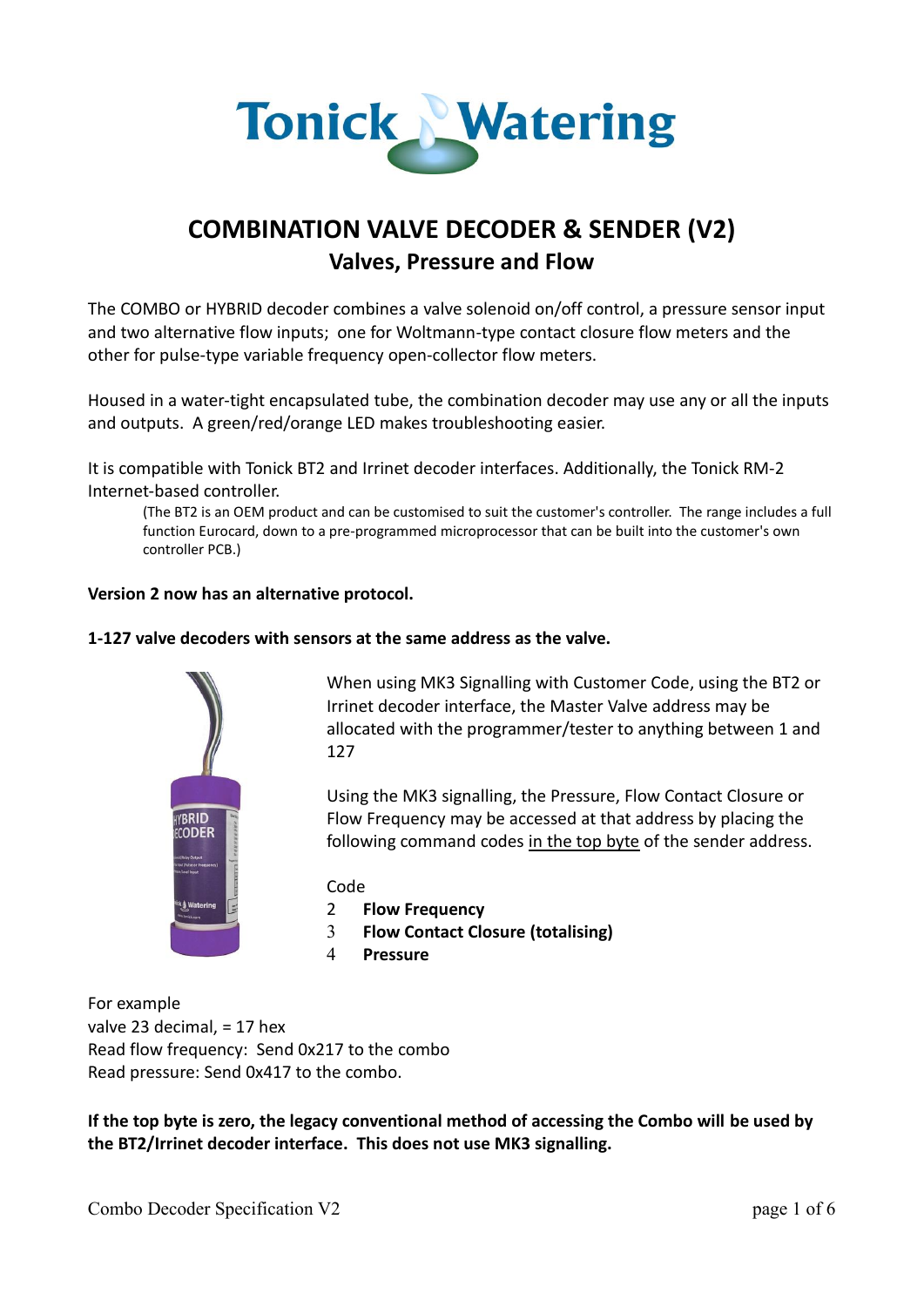## **LEGACY SPECIFICATION:**

## **Master Valve:**

Conventional on/off AC output for a standard solenoid, or a DIAS in solenoid mode (programmed to address 0) Responds to address 126 or 127 or 63 or 62 (as programmed on the programmer/tester) Use with NO or NC master valves as needed.

## **Pressure:**

For use with: "TransducersDirect" 0-10Bar. G1/4 male thread "Pentair PT1200" -1Bar to +6Bar. G1/4 male thread Byte output 0-255 Responds to Sender #9 (with MV programmed to 126/62) Sender #12 (with MV programmed to 127/63)

## **Flow Contact Closure:**

Standard volt-free contacts (from something like a Woltmann flow meter) 0-5 contact closures/sec. De-bounced

Byte output Count: 0-127, wrapping around. 128 bit reflects contact position.  $1 =$  contact closed, 0= contact open Responds to Sender #10 (with MV programmed to 126/62) Sender #13 (with MV programmed to 127/63)

## **Flow Frequency:**

(Open collector pulses, fed by +9V from decoder) Example flow-meters: Creative Sensor Technology FSI-T00-000 0.5-200Hz George Fisher Signet 2536 0.5-255Hz Badger Meter

(measurement interval 2 seconds, rounded to 1 byte) Byte output 0-255 for 0-255Hz

The Combo is calibrated for 50Hz 2Wire path frequency. If used with 60Hz, scale the measured byte reading by 6/5

Responds to Sender #11 (with MV programmed to 126/62) Sender #14 (with MV programmed to 127/63)

Depending on the type of flow sensor fitted, the relevant sender register must be read.

Sender numbers are automatically allocated depending on whether MV address 126/62 or 127/63 is programmed using the programmer/tester. This allows 2 combo decoders to be used on one 2wire path in legacy mode. HOWEVER, if using the MK3 signalling, up to 127 may be used on the same 2wire path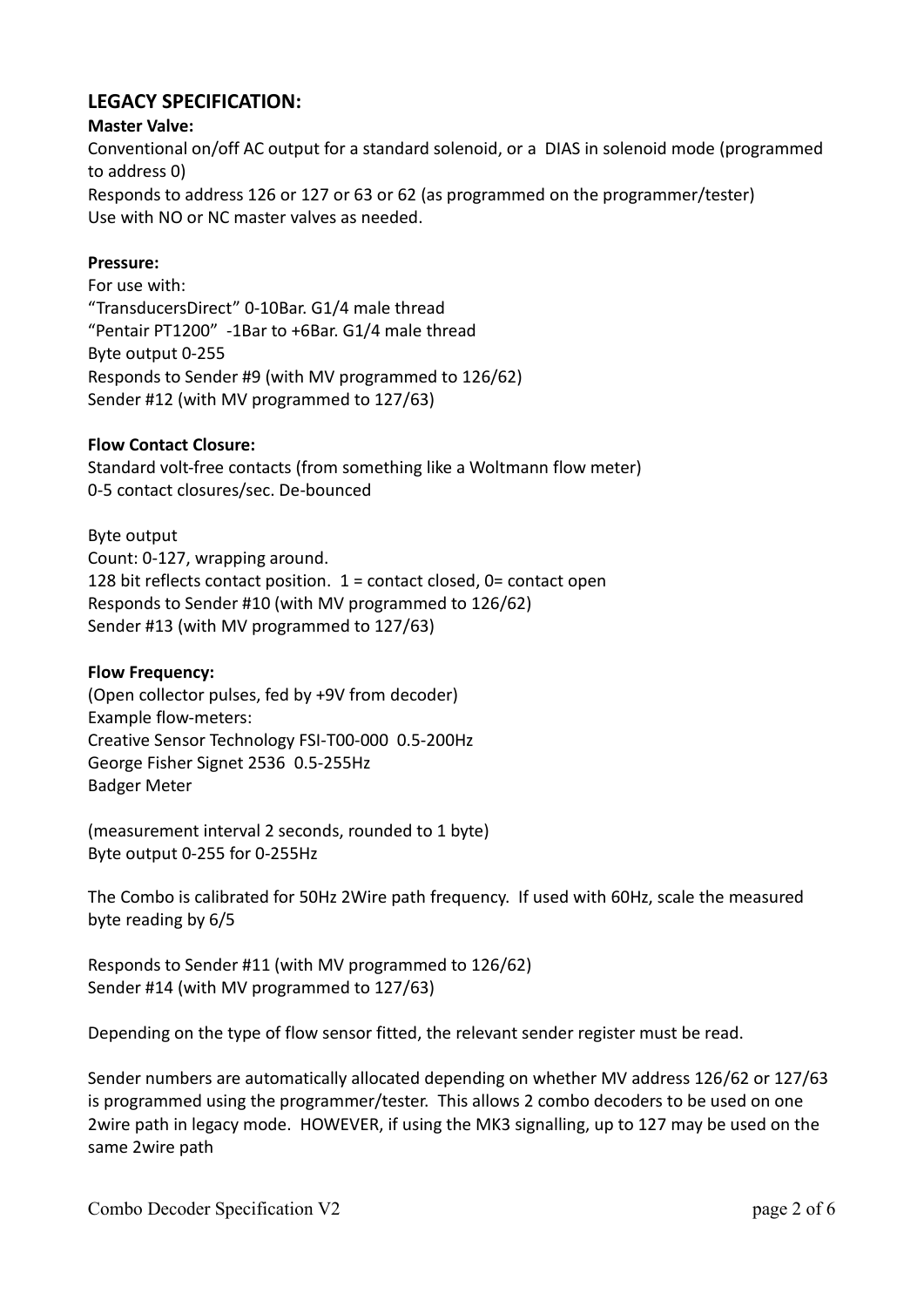## **Wire Colours:**

(Type 99 military specification wires) **2Wire Path:**

**Red, Black:** 19-32VAC 50/60Hz. Standby current 5mA

#### **Master Valve:**

**Brown, Violet:** 24V AC solenoid output (Brown internally connected to red.) Max 300mA at 24VAC

#### **Pressure:**

**Orange:** transducer power. +4.4VDC, 10mA max **White:** Transducer signal 0-2.5V ( MUST BE NON RATIOMETRIC) **Blue:** Transducer 0V

#### **Flow:**

**Yellow:** +9V transducer power (if needed), max. 15mA **Green:** flow pulse or contact closure (internally fed from +9V through 4K7 resistor) **Grey:** Flow pulse 0V or contact closure

## **LED:**

bi-colour **Green:** Combo listening, has power **Red:** Sender being interrogated. **Orange:** Valve on.

## **NOTES:**

DIAS-compatible.

In MK3 mode Can be used with up to 126 other Combos, or

In legacy mode,

Other legacy senders programmed to sender addresses not used by the Combo.

Only the pressure transducers stated are compatible. If a 3<sup>rd</sup> party sensor is desired, it must have the following characteristics:

- operates from minimum 4.0Vdc, unregulated. Max. consumption 10mA
- produces a non-ratiometric output, max 2.5V, min 0V
- 0V produces a reading of 11, +100mV a reading of 14 +2.5V a reading of 255 , linear between +100mV and 2500mV.

Aquamonix has introduced two pressure-based water level transducers with vented cables. Tank level 0-3m and well level 0-30m. Both will interface to the Combo pressure transducer inputs.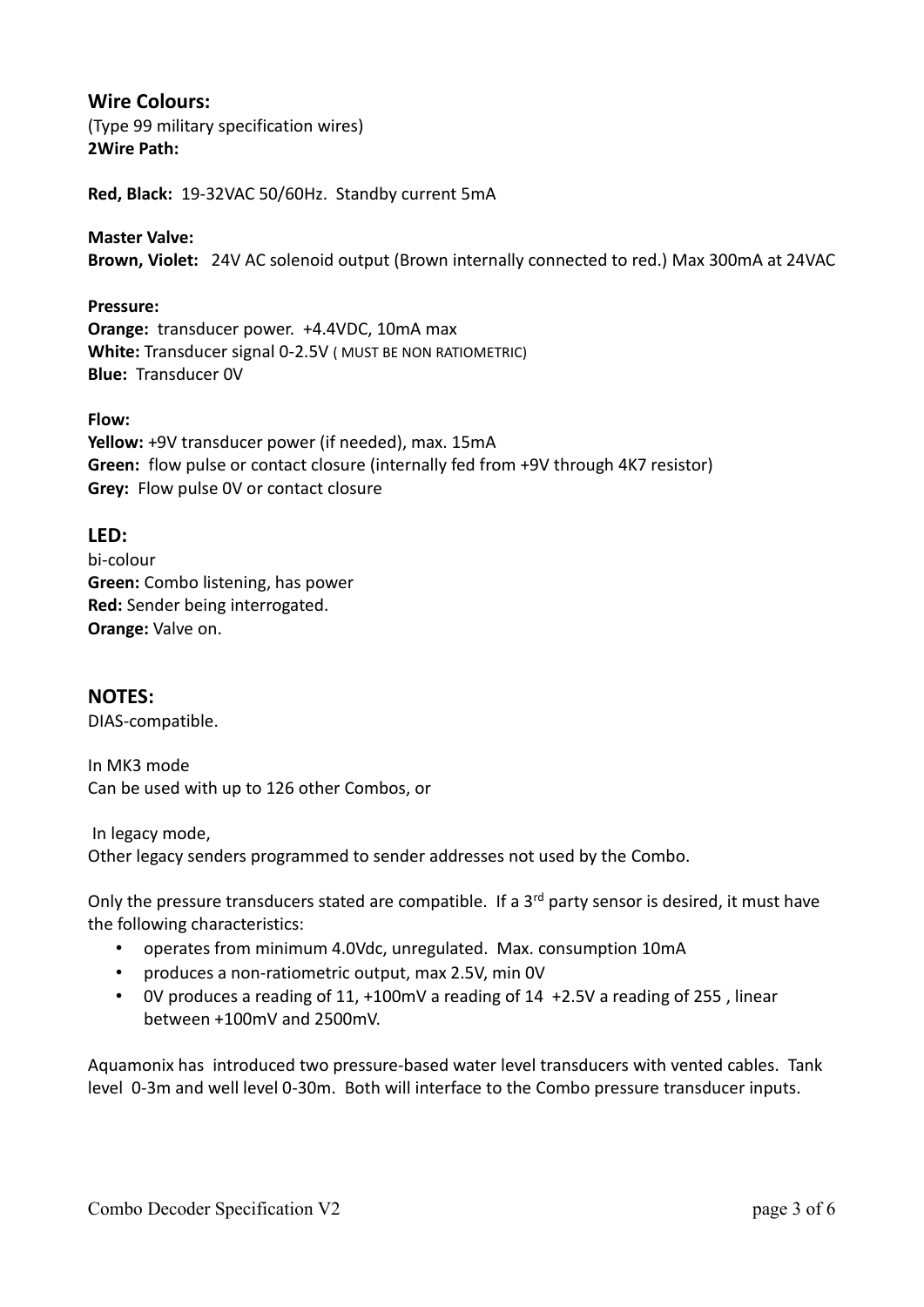## **Flow Meter Contact Closure Counter Algorithm**

This has software to count de-bounced contact closures into a 7 bit accumulator. The top bit reflects the state of the contact, open or closed. All 8 bits are returned when interrogated.

These may be read through the Blind Translator2 (BT2), Fn. 0x06, or via 2 Holding Registers in the ModBus RTU version of the BT2 or Irrinet.

The accumulator will wrap around from 0x7F to 0x00 when overflowing. If the Host controller's software measures the difference between two successive readings and using its measure of time elapsed, it can then calculate the flow rate. The latency between asking the BT2 to return a reading and getting it, will be  $2 +/-0.5$  seconds.

No further decoder or sensor commands must be sent until the reply has returned.

The top bit of the accumulator will reflect the open/closed status of the switch. I = closed,  $0 =$ open. This may be used to detect switch status rather than flow pulses.

#### **Totalising Flow**



To accommodate the wrap around from 0x7F to 0x00, the following algorithm may be used.

## **Measure Flow Rate:**

The difference between 'new copy' and 'Last' is the number of contact closures recorded. Multiply this by the Volume constant for the flow meter and divide by the time interval between measurements to get the flow rate. The latency of 2 +/-0.5 seconds in the reply will be approximately the same for each reading, so can be ignored when computing the time interval between readings.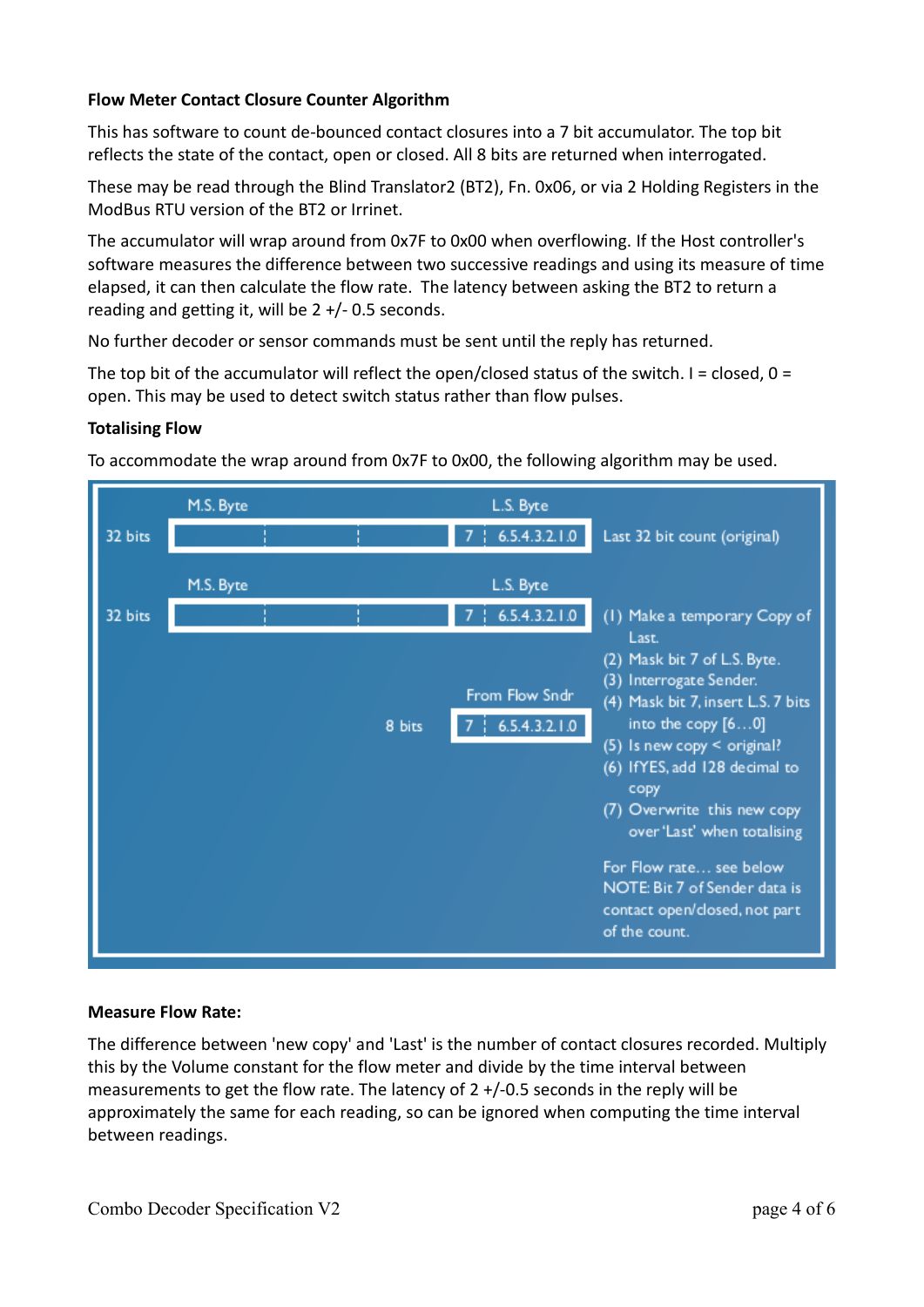The contact closure sensing is limited to maximum 5 per second. Contact is de-bounced for 10mS max., which will accommodate most type of relay outputs from a flow meter.

Be careful to read the accumulated counts regularly enough so that there can only be one wraparound between readings.

e.g.

5 Hz, every 25 seconds max. 3 Hz, every 42 seconds max. 1 Hz, every 2 minutes max. 0.1 Hz (1 closure per 10 seconds), every 21 minutes max. etc.

#### **Measure Rainfall**

Contact closures from a tipping bucket rain gauge may be accumulated instead of from a flow meter.

#### **Flow Meter, Frequency Measurement**

A flow frequency transducer may be used instead of a contact closure. Normally this is a 2-wire device, where the positive wire is connected to the Combo green wire and the negative wire to the Combo grey.

When not pulsing, the transducer internal circuit takes a small current from the positive. This is supplied by the Combo from the green wire fed from +9V through its internal 4K7 resistor.

When a flow pulse is generated, an open collector circuit pulls the positive and negative close together for about 5mS. At higher frequencies, this becomes approximately a square wave.

The figure below is a simplified circuit diagram of the internals of a flow transducer.



Frequencies range from about 0.1Hz, up to about 250Hz depending on the make of the flow transducer and the velocity of the water flowing in the pipe.

The frequency can be converted to flow, by manufacturer's supplied constants, K and Offset, which depend on the pipe diameter and desired units of flow.

FLOW = (Frequency + OFFSET)\*K

The combo returns frequency in a byte 0-255 corresponding to 0Hz-255Hz. Measurement interval is 2 seconds, then rounded to cycles per second (Hz) and packed into the byte.